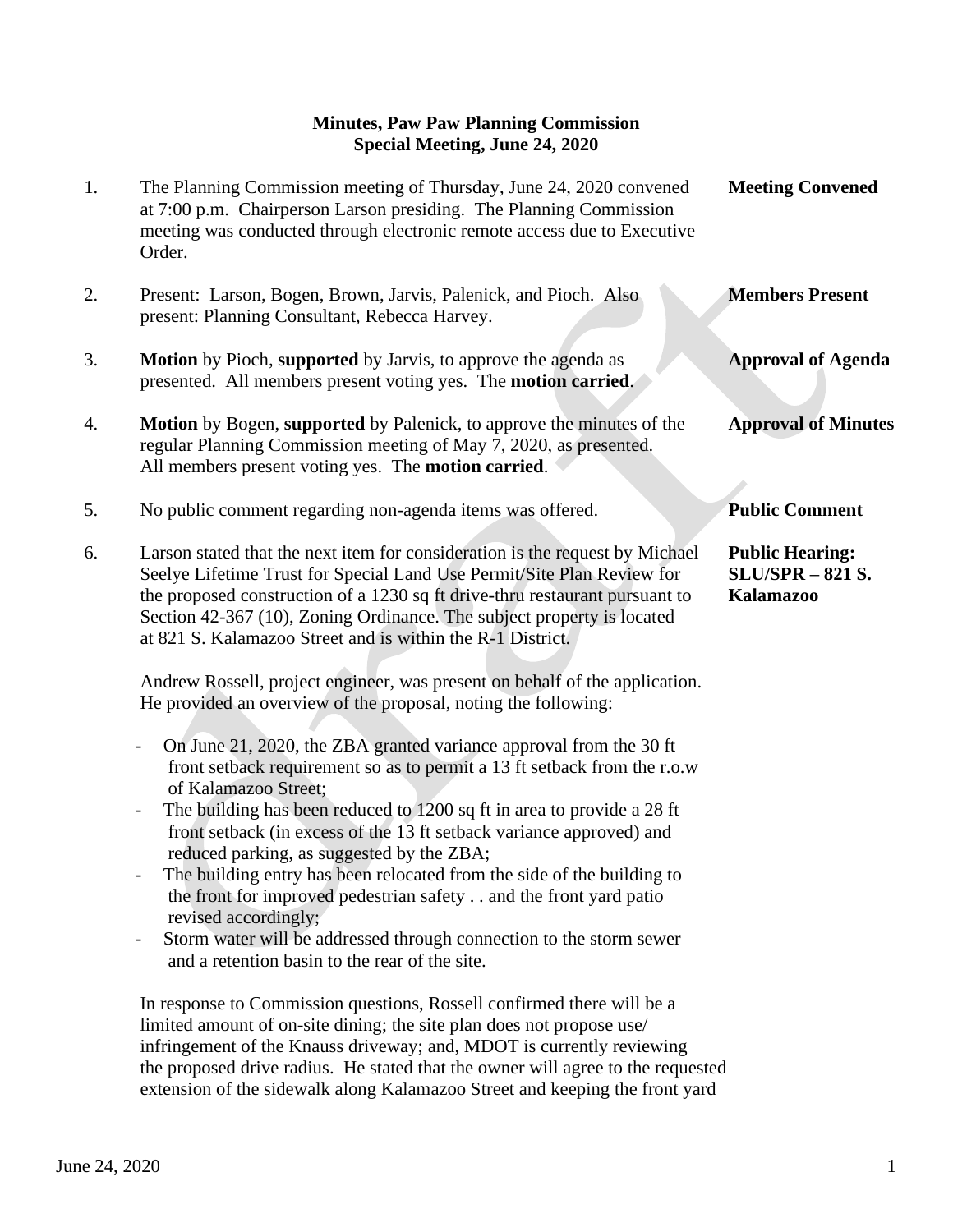vegetation 'low' to maintain driver visibility.

 No public comment was offered and Larson closed the public comment portion of the public hearing.

 Following discussion of the special land use and site plan review criteria, **motion** was made by Pioch, **supported** by Bogen, to grant Special Land Use Permit and recommend Site Plan Approval for the proposed 1200 sq ft *'restaurant with drive-thru service'* based upon a finding of compliance with the Special Use Permit Criteria set forth in Section 42-366; the standards applicable to *'restaurants with drive-thru service'* set forth in Section 42-367 (10); and the site plan review criteria set forth in Section 42-402, **subject to the following conditions**:

- 1) Extension of a concrete walk the length of the Kalamazoo Street frontage.
- 2) Submission of building elevations demonstrating compliance with Section 42-225 – Building Design Requirements.
- 3) Any proposed signage shall be subject to review/approval through the sign permit process.
- 4) Village Fire Department review/approval
- 5) Village Department of Public Works review/approval of the proposed method of on-site storm water disposal.
- 6) Compliance with all applicable Federal, State and Local codes/ordinances.

All members present voting yes. The **motion carried**.

7. Larson stated that the next item for consideration is the request by Brian **Preliminary Plan** Wood of Allen Edwin Homes, representing Westview Capital, LLC, for **Review: Harris** Preliminary Plan Review of a proposed 8-unit site condominium development **Woods** (Harris Woods) pursuant to Article IV – Site Condominium Development, Land Divisions, Subdivisions and Development (Ordinance). Subject property is located at the southwest corner of Harris Street and Lakeview Road and is within the R-2 District.

 Brian Wood was present on behalf of the application. He provided an overview of the development proposal, stating that the preliminary plan has been designed in compliance with applicable requirements. He confirmed that the project engineer is currently working with the Village to secure utility 'as-built' plans; the project site is entirely wooded and the proposed land division will involve limited tree removal; the building setback lines noted on the plan will be corrected; and, the only grade changes/clearing to occur will be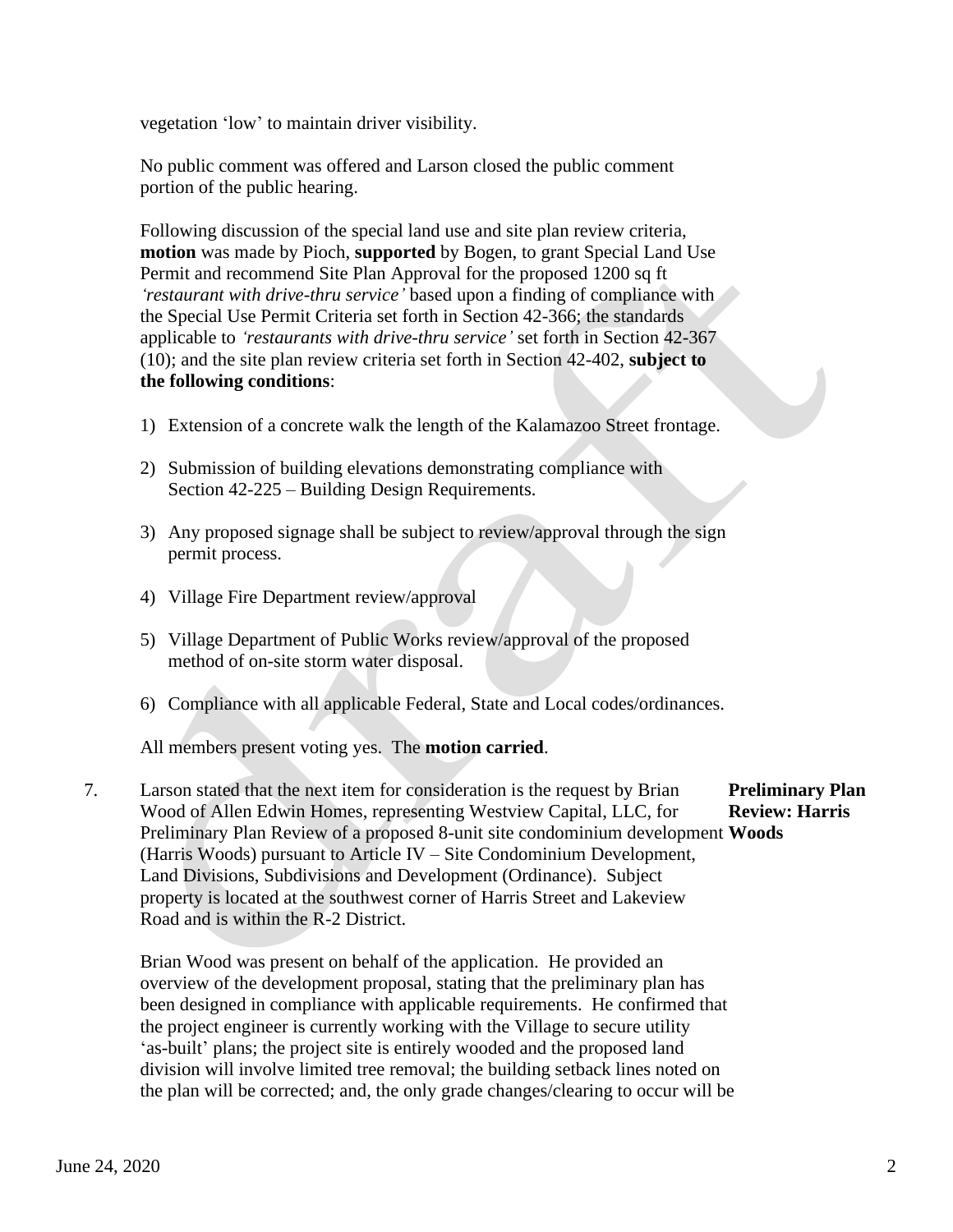related to the residential construction on each individual site, which will be detailed in the building permit applications.

 Planning Commission review of the proposed plan ensued wherein the following design elements were clarified: Units 1-6 and 8 will gain access from Harris Street – Unit 7 will gain access from Charles Street; no common elements, open space or new roadways are proposed; and, the area's history of flooding and the presence of a high-water table has dictated the design of the development . . where the interior areas will be preserved and buildings will be located near the fronts of the units.

 The nature of the 33 ft wide 'Exception' along Harris Street was questioned. Woods explained that it is not part of the project site and that he believes it is part of the road right-of-way, but that has not yet been confirmed with the Village. Planning Commission members expressed the need for confirmation on this point to ensure that the project site does in fact have frontage on a road and that driveway access through this area will be allowed.

 Larson questioned if the extension of a sidewalk along Harris would be required in conjunction with the project.

 Pioch stated that additional housing is needed in the Village and he is supportive of the development proposal. **Motion** was then made by Pioch, **supported** by Jarvis, to recommend Village Council approval of the Preliminary Plan for the proposed 8-unit site condominium development (Harris Woods) based on the following findings:

- The applicant is working with the Village to obtain 'as built' utility plans to provide the required 'location of existing utilities'.
- The representation by the applicant, and the notes on the Preliminary Plan that clearing/grading *'only related to residential construction on individual sites'* is proposed is accepted as adequately responding to the requirements for:
	- o 'proposed topography'
	- o an indication of 'which significant natural features will be preserved'
	- o an 'estimated area of clearing/grading'
	- o 'any areas identified for preservation'
- Specific 'clearing/grading' plans for individual sites will be presented with each requested building permit.
- The Preliminary Plan meets the plan content and development detail requirements set forth in Section 16-103 and is consistent with the Master Plan objectives for housing and residential land use.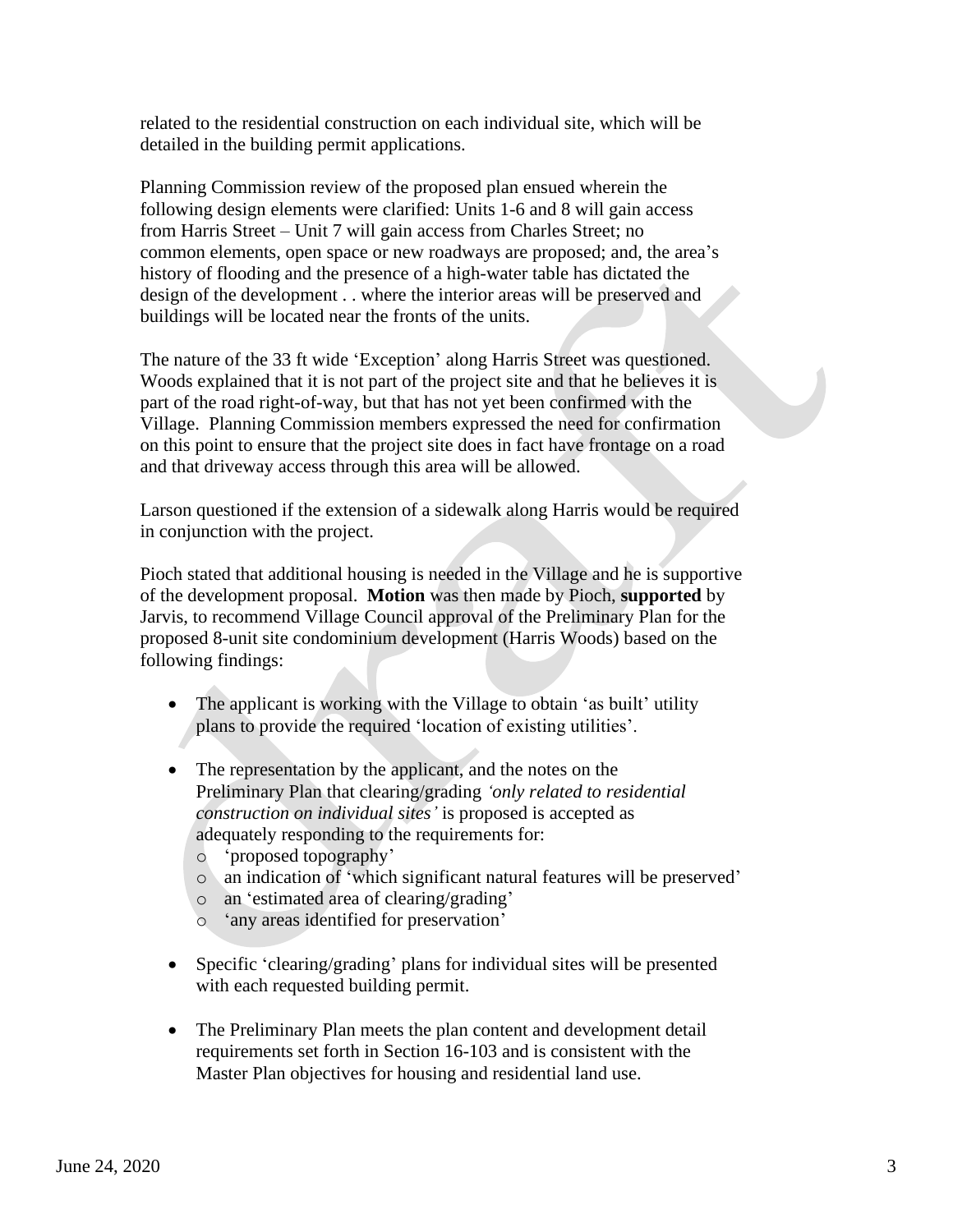• The Preliminary Plan is in compliance with the Site Plan Review Criteria set forth in Sec 42-402.

## and **subject to the following conditions**:

- 1) Confirmation that the land area along Harris Street noted as 'Exception' on the Preliminary Plan is part of the Harris Street right-of-way. This confirmation is necessary to determine that the subject 6.7-acre property is provided frontage on a public road.
- 2) Compliance with sidewalk requirements applicable within the Village of Paw Paw.
- 3) Correction of the building setback lines on the Preliminary Plan to reflect side setbacks of 6 ft minimum/15 ft total.

All members present voting yes. The **motion carried**.

8. Larson stated that the next item for consideration is the request received **Ongoing Business:** for an amendment of Sec 42-370, Zoning Ordinance, to reduce the setback **Text Amendment**  applicable to accessory buildings from 10 ft to 6 ft. **Accessory Buildings**

 Planning Commission members noted that in 2019, the height, setback and size standards applicable to accessory buildings were recommended to be increased in conjunction with the proposed amendment authorizing Accessory Dwelling Units (ADUs) in accessory buildings.

 Specifically, the building height was recommended to be increased from 14 ft to the height of the principal building; the building setback was recommended to be increased from 3 ft to 10 ft; and, the building size was recommended to be increased from 720 sq ft to 884 sq ft.

 It had been reasoned that if an ADU was allowed to be established in an accessory building, the accessory building height should be increased to support a second story; the accessory building setback from neighboring properties should be increased in consideration of the increased building height and additional use option; and, the accessory building size should be increased to accommodate an ADU.

 It was observed that the Village Council approved the recommended increase in accessory building setback and size standards . . but did not approve an increased building height standard nor allow the ADU use option. Planning Commission members questioned if the 10 ft side setback requirement is now necessary if the increased building height and additional use option (ADU) were not authorized.